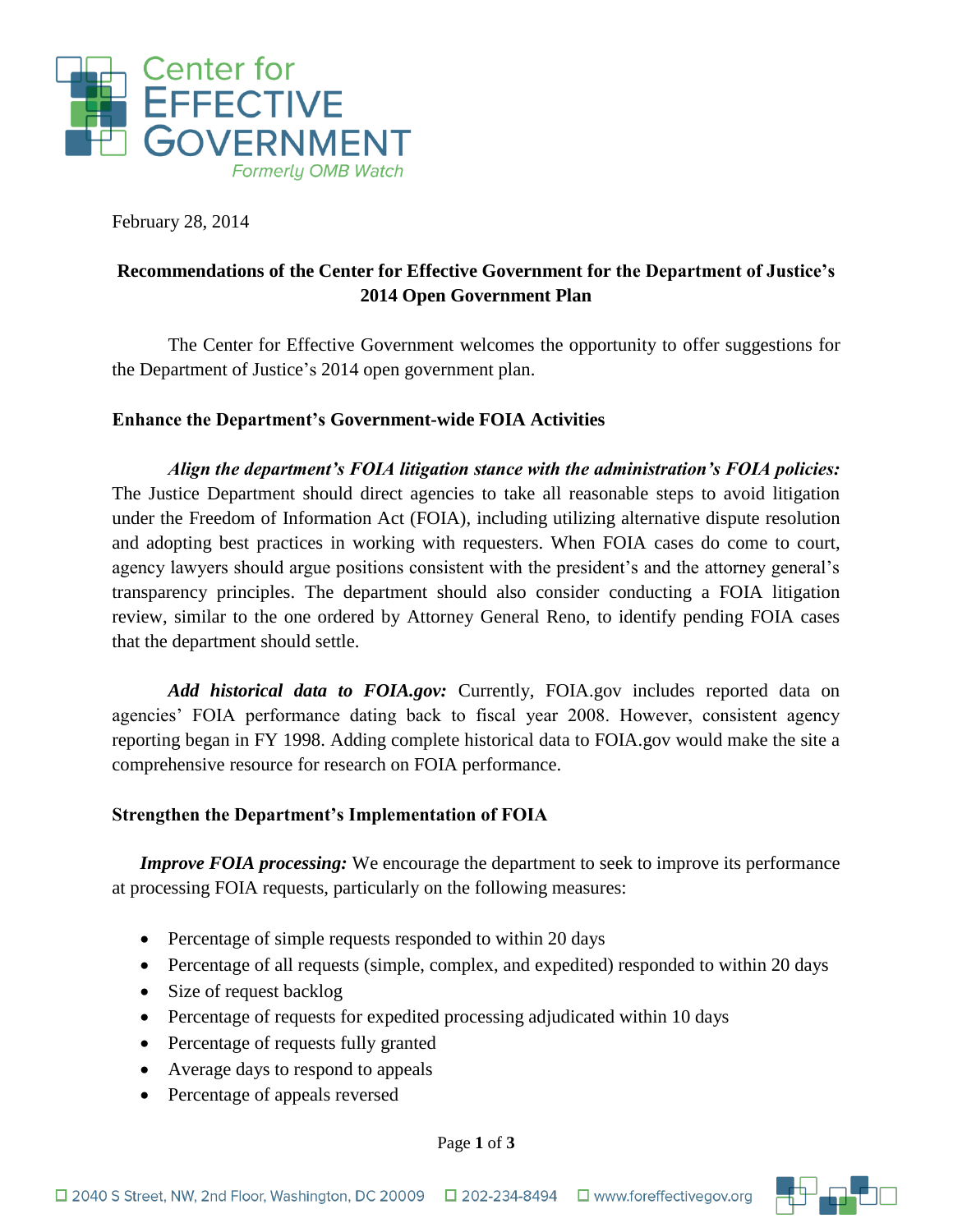To improve performance on these measures, we encourage the department to consider whether the following steps may be helpful:

- Increasing proactive disclosure to reduce incoming requests
- Streamlining workflows to speed up communications between FOIA personnel and agency program staff or staff in other agencies
- Applying more efficient technology, such as software that allows electronic review, redaction, and release of documents
- Increasing personnel to process backlogs, using temporary assignments or contractors
- Improving use of multi-tracking procedures to ensure that expedited and simple requests are processed quickly while continuing to make progress on more complex requests
- Reviewing regulations, guidance, and training to ensure they appropriately encourage the maximum disclosure of information
- Using discretion to seek common ground with requesters who appeal

*Ensure components frequently update their FOIA libraries:* Posting documents in FOIA libraries is an important way to improve public access to information. All DOJ components should frequently add records to their FOIA libraries. For instance, the Bureau of Prisons' FOIA libraries lists its last update as June 2010. We suggest that the department remind components that they should update their FOIA libraries frequently, *e.g.* monthly, and share best practices to assist components in doing so.

## **Expand the Department's Use of E-filing**

The department should commit to expanding the use of digital forms and data collection. Collecting information in electronic formats allows the department to disclose such information online more easily and quickly, and it improves the utility of disclosures for the public.

One way the department could identify opportunities to expand the use of e-filing would be to conduct a review of its current and proposed information collections under the Paperwork Reduction Act. According to reginfo.gov, the department has approximately 250 such information collections at the moment, which must be renewed at least every three years per 44 U.S.C. § 3507(g). This review could evaluate whether the department has any information collections where it would be appropriate to introduce or expand e-filing. Such a review would ensure that the department's information collections comply with the requirements under OMB Memorandum 13-13 that "agencies must design new information collection and creation efforts so that the information collected or created supports downstream interoperability between information systems and dissemination of information to the public" and the requirement under 44 U.S.C. § 3506(c)(3)(J) to certify that each information collection "to the maximum extent